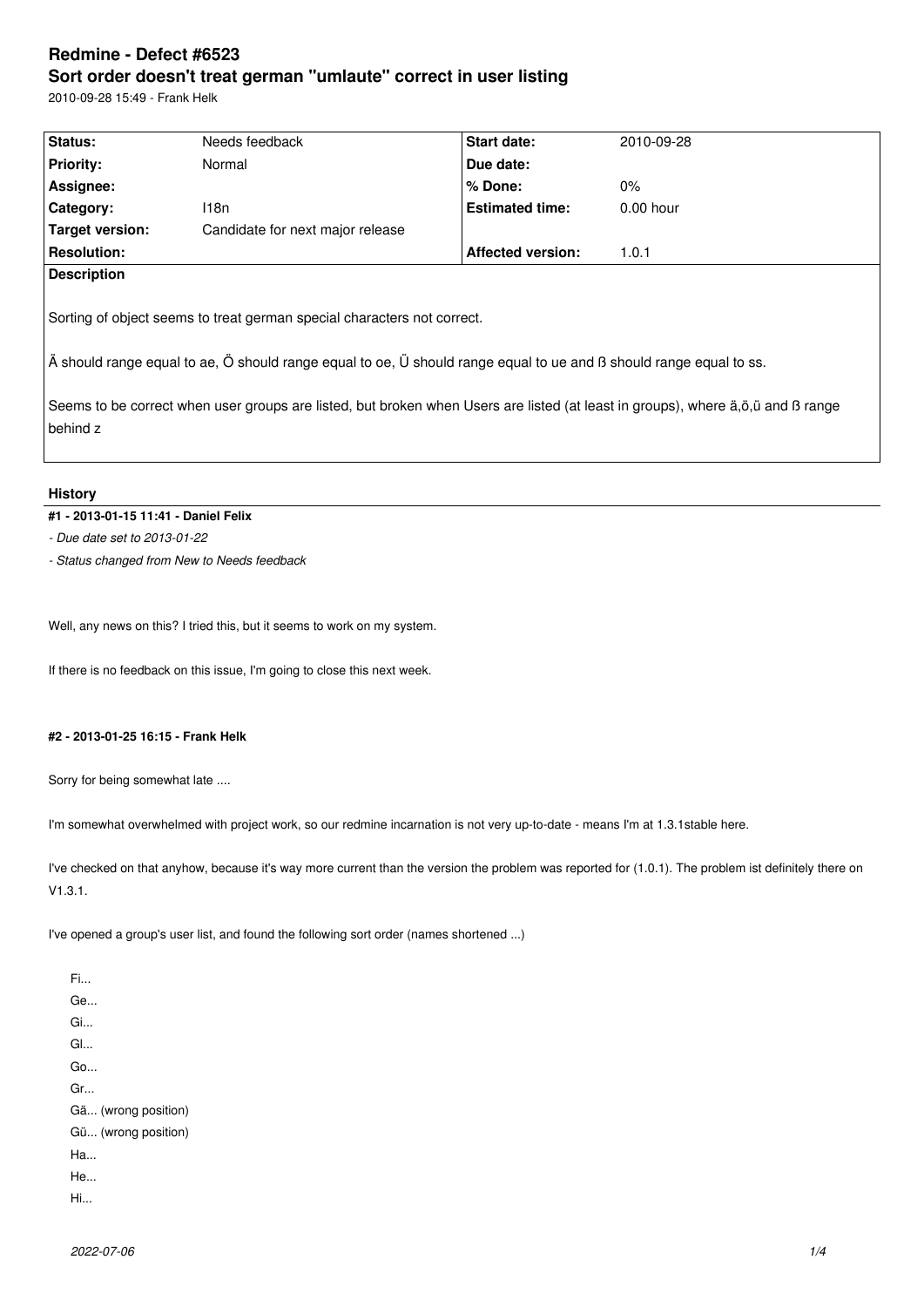$H_0$ ... Hä... (wrong position)  $lg...$ 

Could anybody from DE locale please check that with the current version ?

## **#3 - 2013-01-27 17:31 - Toshi MARUYAMA**

*- Category set to I18n*

# **#4 - 2013-02-19 00:43 - Filou Centrinov**

In v2.2 everything is fine.

# **#5 - 2013-02-19 00:46 - Toshi MARUYAMA**

Filou Centrinov wrote:

*In v2.2 everything is fine.*

Ruby 1.8 or 1.9?

# **#6 - 2013-02-19 00:56 - Filou Centrinov**

*Ruby 1.8 or 1.9?*

ruby 1.9.1

Update: Only in the admin settings the group list is sorted correctly. When I want to add a group as a member to a project (in the project settings) the list is not correct!

Hint: In the german language the sorting of  $\ddot{a}$  is equal to a. ( $\ddot{o} = o$ ,  $\ddot{u} = u$ )

# **#7 - 2013-03-17 17:16 - Daniel Felix**

*- Target version set to 2.4.0*

Any news on this issue?

Any idea how to fix this problem? Which coalition is used in the database table?

Maybe this could be a 2.4 goal.

# **#8 - 2013-05-07 09:34 - Daniel Felix**

*- Due date deleted (2013-01-22)*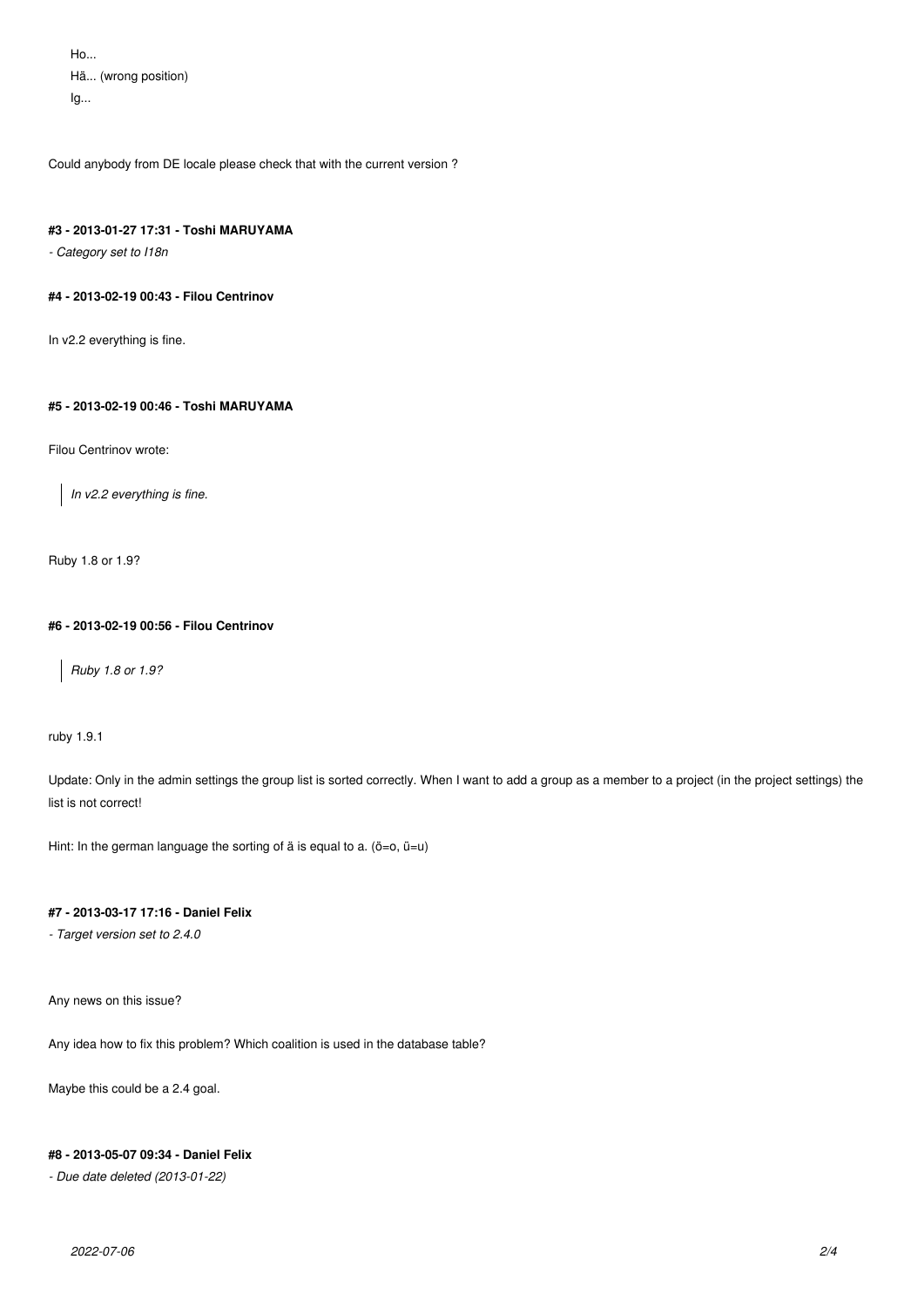This problem is somehow "unfixable", as there is no silver bullet.

By choosing one collation, you will "fix" it for one language, but break it for another one, because that's what collations are made for, to solve the problem of ordering characters.

Maybe the best sollution could be to high awareness of collations and help new users figure out what is the correct one they should use to support their languages.

Here are some documentations that could give more info on the problem:

- http://dev.mysql.com/doc/refman/5.5/en/charset-charsets.html
- http://dev.mysql.com/doc/refman/5.5/en/charset-unicode-sets.html
- http://www.unicode.org/charts/uca/

#### **#10 [- 2013-05-23 06:16 - Gabriel Mazetto](http://dev.mysql.com/doc/refman/5.5/en/charset-unicode-sets.html)**

And [a plus about the problem specific:](http://www.unicode.org/charts/uca/)

- http://stackoverflow.com/questions/5526169/what-is-the-best-mysql-collation-for-german-language
- http://stackoverflow.com/questions/2344118/utf-8-general-bin-unicode
- http://dev.mysql.com/doc/refman/5.5/en/charset-collation-effect.html

(sor[ry, had to split it in two answers as redmine "flaged" as a possible spam](http://stackoverflow.com/questions/2344118/utf-8-general-bin-unicode)[\)](http://stackoverflow.com/questions/5526169/what-is-the-best-mysql-collation-for-german-language)

#### **#11 - 2013-05-23 09:02 - Etienne Massip**

Gabriel Mazetto wrote:

*This problem is somehow "unfixable", as there is no silver bullet.*

*By choosing one collation, you will "fix" it for one language, but break it for another one, because that's what collations are made for, to solve the problem of ordering characters.*

Redmine/Rails could handle ORDER BY .. COLLATE part depending on user profile?

### **#12 - 2013-09-15 15:50 - Jean-Philippe Lang**

The problem seems to be more with ruby #sort:

Using the database sort (MySQL):

```
irb(main):002:0> Group.sorted.all.map(&:name)
 ←[1m←[35mGroup Load (0.0ms)←[0m SELECT `users`.* FROM `users` WHERE `users`.`
type` IN ('Group') ORDER BY users.lastname ASC
=> ["Gä", "Gr", "Gü"]
```
Using ruby #sort (1.9.3):

irb(main):003:0> Group.all.map(&:name).sort

←[1m←[36mGroup Load (0.0ms)←[0m ←[1mSELECT `users`.\* FROM `users` WHERE `user